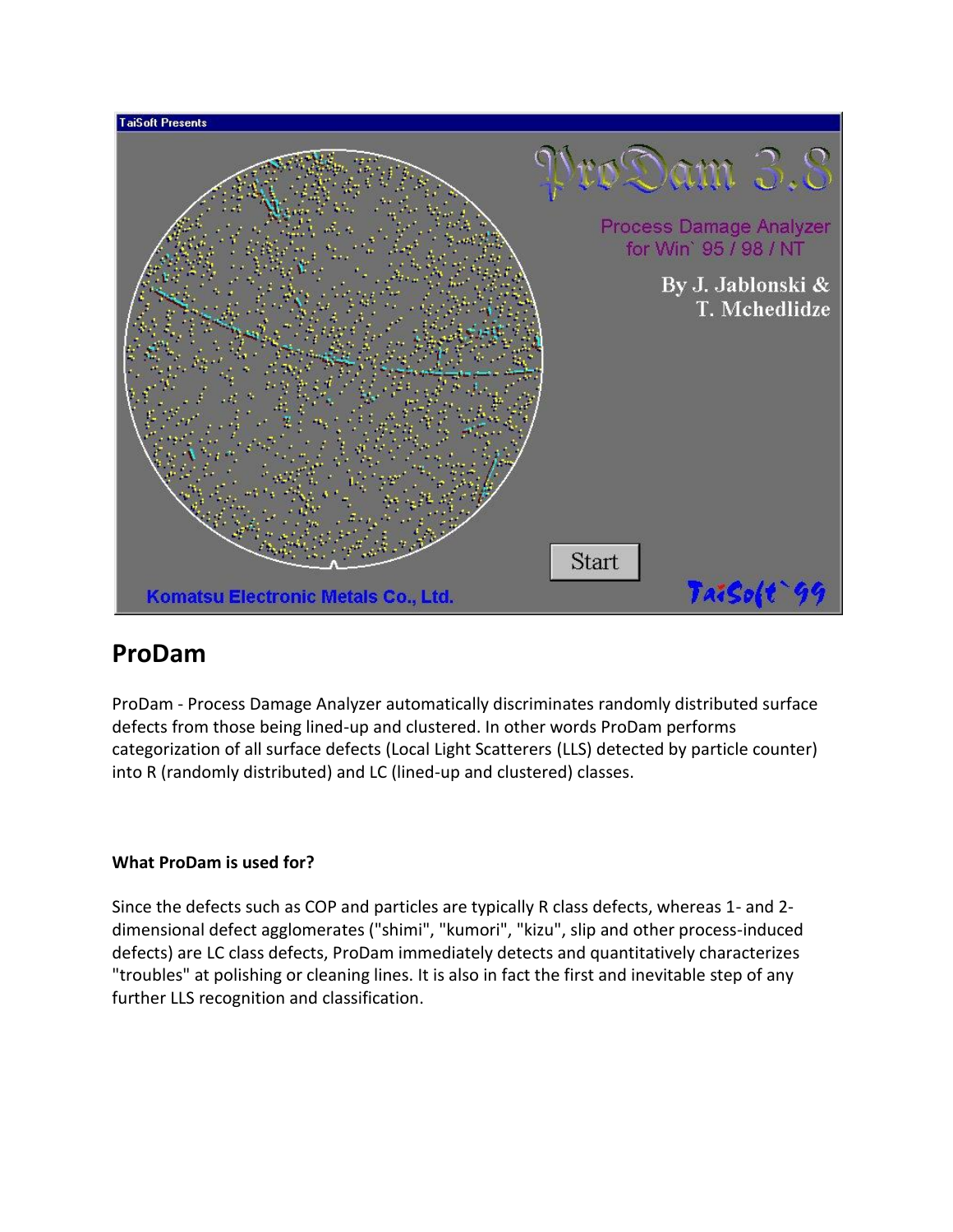

# **How does ProDam work?**

At the start of classification procedure ProDam assumes that all surface defects are R class defects, i.e., they are distributed according to Poisson distribution. Then it locally verifies this statistical assumption using the probability theory. If the defects under consideration are really randomly distributed, the assumption is verified. Otherwise, the defects are classified as being lined-up or clustered (LC class defects). Thus, all detected defects are separated in R and LC classes.

# **What do you need to run ProDam?**

All you need are X, Y coordinates and sizes of LLS measured by particle counter of any type.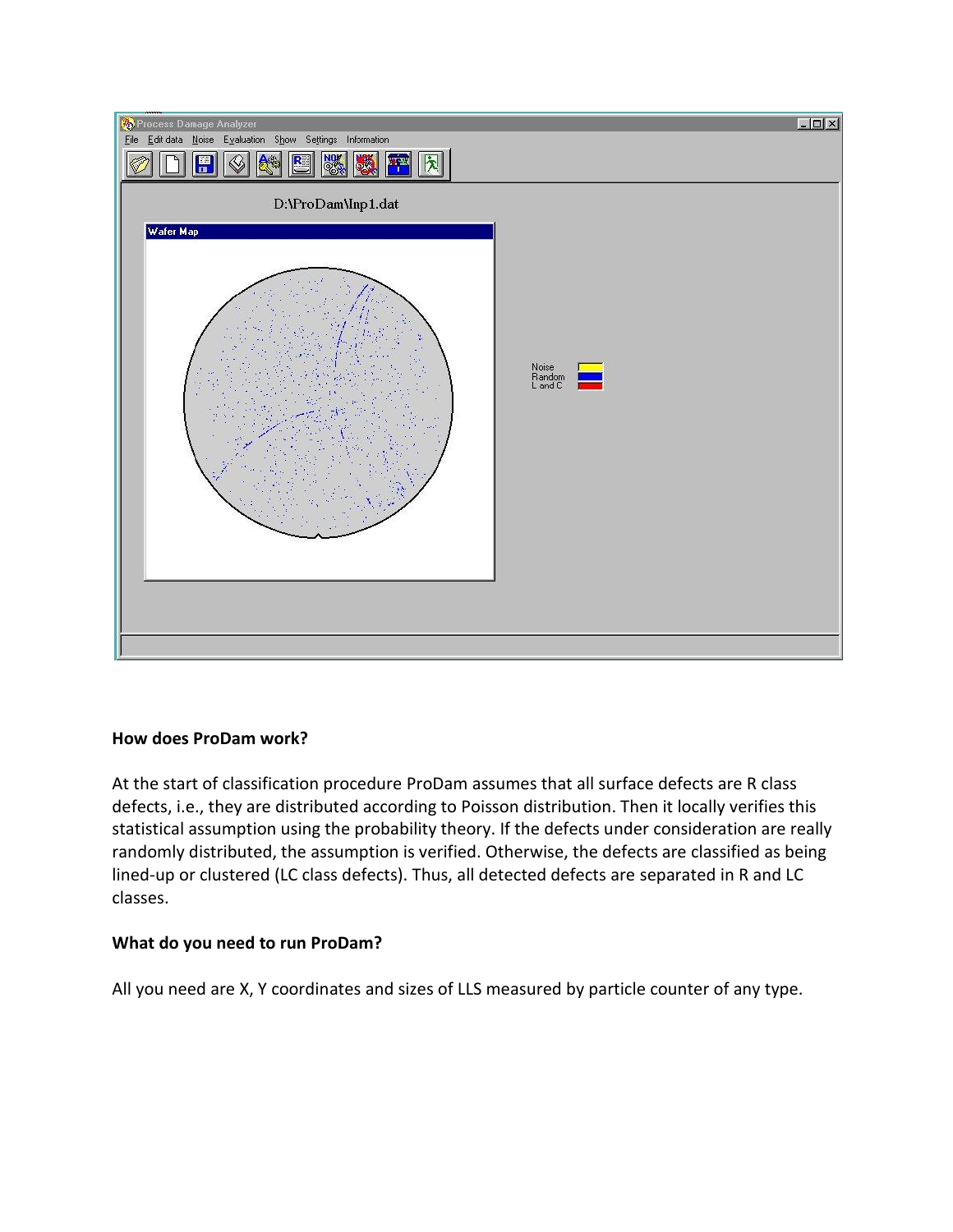

### **What will you get?**

You will get back X, Y coordinates and size of each defect together with its R or LC category. That's not all. You will also get total numbers of R and LC class defects on the wafer, as well as the global characteristics such as yield losses caused by various kinds of defects and the wafer area damaged by your imperfect polishing or cleaning process. Calculated data will be presented in report .

### **System requirements**

- Windows 95/98, NT4.0 or higher (Japanese or English); - For faster processing 48 MB RAM and at least 150 MHZ processor are recommended; - Display resolution 1024x768 pixels or higher.